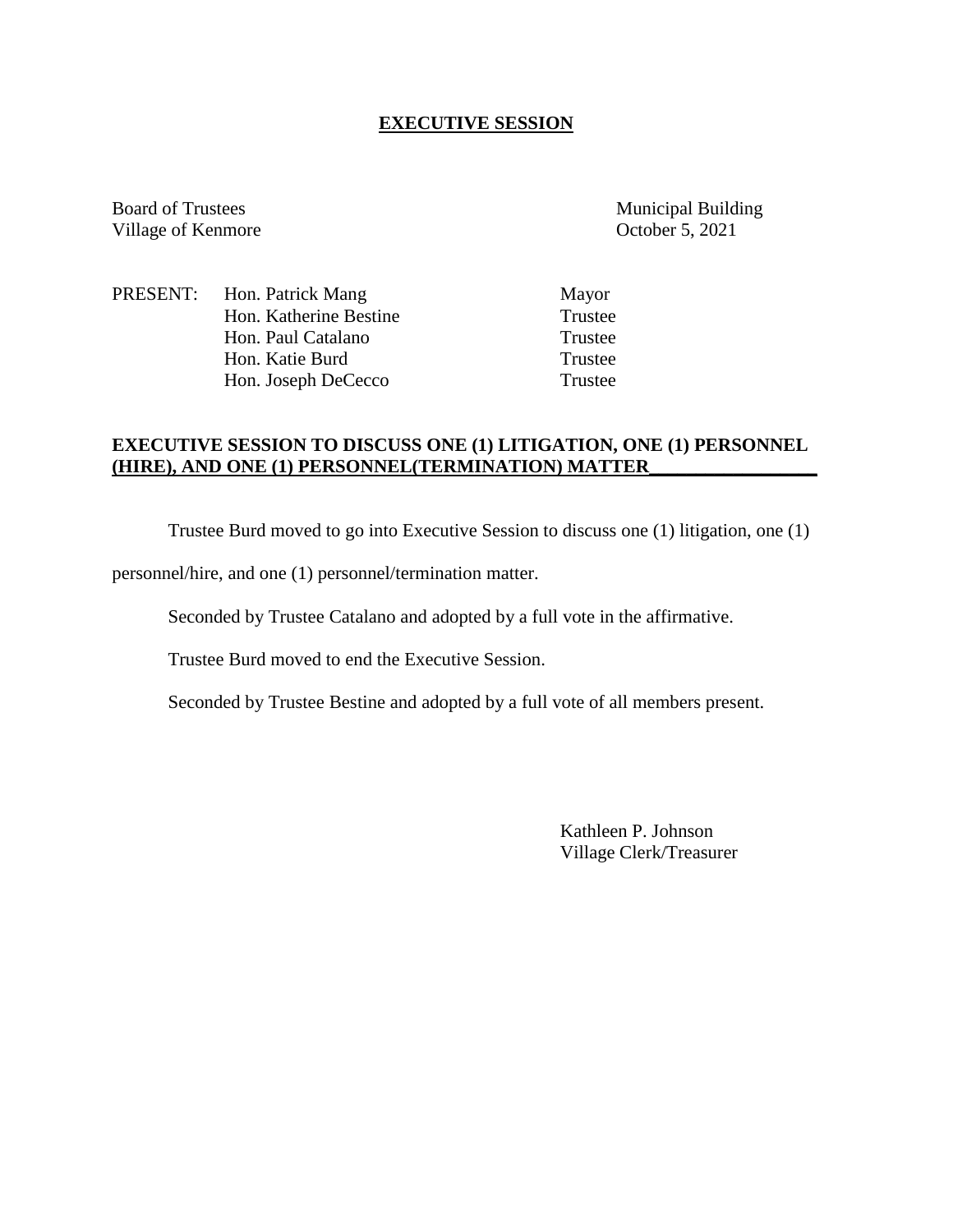#### **CORPORATION PROCEEDINGS**

Board of Trustees Municipal Building Village of Kenmore October 5, 2021

|  | PRESENT: Hon. Patrick Mang | Mayor   |
|--|----------------------------|---------|
|  | Hon. Katherine Bestine     | Trustee |
|  | Hon. Paul Catalano         | Trustee |
|  | Hon. Katie Burd            | Trustee |
|  | Hon. Joseph DeCecco        | Trustee |

The meeting was called to order at 7:30 p.m. by Mayor Mang. The Mayor led the Pledge of Allegiance.

# **BOARD APPROVED THE APPOINTMENT OF A PROBATIONARY FULL-TIME LABORER FOR THE DEPARTMENT OF PUBLIC WORKS.**

Trustee Bestine moved to approve the appointment of Michael Gerace as a probationary

full-time Laborer for the Department of Public Works, effective October 6, 2021.

Seconded by Trustee DeCecco and adopted by a full vote of all members present.

# **BOARD APPROVED THE APPOINTMENT OF A SEASONAL EMPLOYEE FOR THE DEPARTMENT OF PUBLIC WORKS. \_\_\_\_\_\_\_\_\_\_\_\_\_\_\_\_\_\_\_\_\_\_\_\_\_\_\_\_\_\_\_\_\_\_\_\_\_**

Trustee Burd moved to approve the appointment of Michael Hassett as a seasonal

employee for the Department of Public Works, effective October 6, 2021.

Seconded by Trustee DeCecco and adopted by a full vote of all members present.

# **BOARD APPROVED A SEPARATION OF EMPLOYMENT UNDER SECTION 73 CIVIL SERVICE.**

Trustee DeCecco moved to approve a separation of employment under Section 73 Civil

Service.

Seconded by Trustee Bestine and adopted by a full vote of all members present.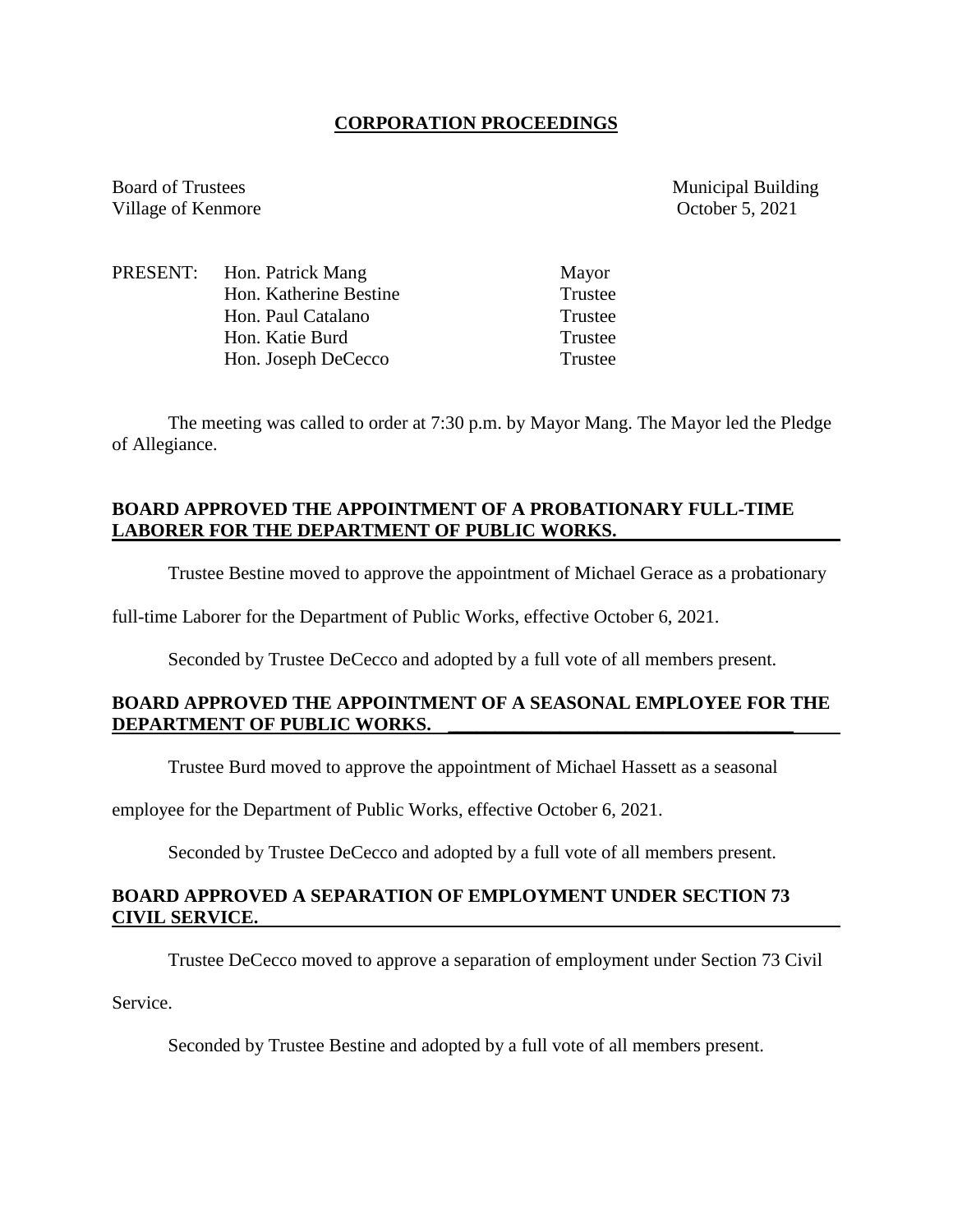# **BOARD APROVED THE HIRING OF A PART-TIME CLERK FOR THE CLERK/TREASURER'S OFFICE.**

Trustee Catalano moved to approve the hiring of Ulana Scheidle as a part-time clerk for

the Clerk/Treasurer's Office, effective October 6, 2021.

Seconded by Trustee Burd and adopted by a full vote of all members present.

# **BOARD APPROVED TWO NEW MEMBERS TO THE KENMORE VOLUNTEER FIRE DEPARTMENT.**

Trustee Bestine moved to approve the appointments of Charles Reichle and Zachary

Blackwood as new active members to the Kenmore Volunteer Fire Department.

Seconded by Trustee DeCecco and adopted by a full vote in the affirmative.

# **BOARD APPROVED AN AGREEMENT WITH THE TOWN OF TONAWANDA REGARDING THE COMMUNITY DEVELOPMENT BLOCK GRANT PROGRAM.**

Trustee Burd moved to approve an agreement with the Town of Tonawanda regarding the

Community Development Block Grant for 2021/2022. A copy of this agreement is attached to

these minutes for record purposes.

Seconded by Trustee Catalano and adopted by a full vote in the affirmative.

# **BOARD APPROVED AN AGREEMENT PERTAINING TO ENGINEERING FOR THE DEMOLITION OF THE WATER TOWER.**

Trustee DeCecco moved to approve an agreement pertaining to engineering for the

demolition of the water tower. A copy of this agreement is attached to these minutes for record

purposes.

Seconded by Trustee Bestine and adopted by a full vote in the affirmative.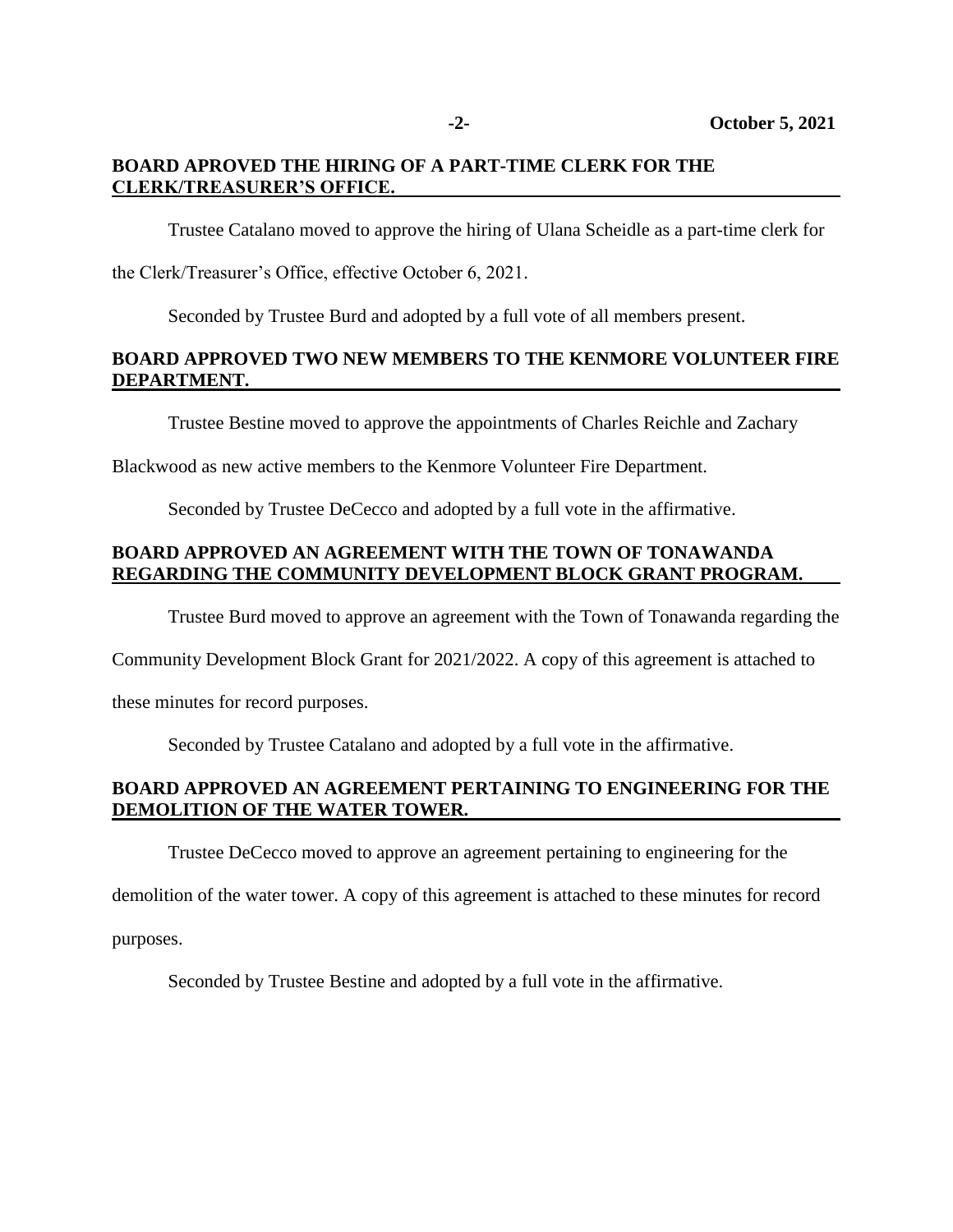#### **BOARD APPROVED A RESOLUTION APPROVING A FUND TRANSFER.**

Trustee Burd moved to approve a Resolution approving a fund transfer pertaining to the Kenmore Community Center Renovation Projects. A copy of this Resolution is attached to these minutes for record purposes.

Seconded by Trustee Catalano and adopted by a full vote of all members present

#### **BOARD APPROVED AND GRANTED PERMISSION TO THE RESIDENTS OF EAST GIRARD BOULEVARD TO HOLD THE ANNUAL FALL ISLAND CLEANUP.\_\_\_\_\_\_\_\_**

Trustee Bestine moved to conditionally approve and grant permission to the residents of East Girard Boulevard, between Delaware Avenue and Delaware Road, to hold the annual Fall Island Cleanup on Saturday, October 30, 2021, at the request of Peggy Ivancic. This approval is conditioned on CDC, NYS and other COVID rules/regulations/restrictions in place at the time of the event.

Seconded by Trustee DeCecco and adopted by a full vote of all members present.

### **BOARD APPROVED THE HIRING OF A FULL-TIME FIREFIGHTER FOR THE VILLAGE OF KENMORE FIRE DEPARTMENT.**

Trustee Catalano moved to approve the hiring of Frank Cutrona as a full-time Firefighter

for the Village of Kenmore Fire Department, with an annual salary of \$39,837.00, effective

October 6, 2021.

Seconded by Trustee Burd and adopted by a full vote in the affirmative.

#### **BOARD APPROVED A REVISED AGREEMENT FOR SMOKE TESTING INSPECTIONS.**

Trustee DeCecco moved to approve a revised agreement with Kandey Co. Inc. to perform smoke testing inspections.

Seconded by Trustee Bestine and adopted by a full vote in the affirmative.